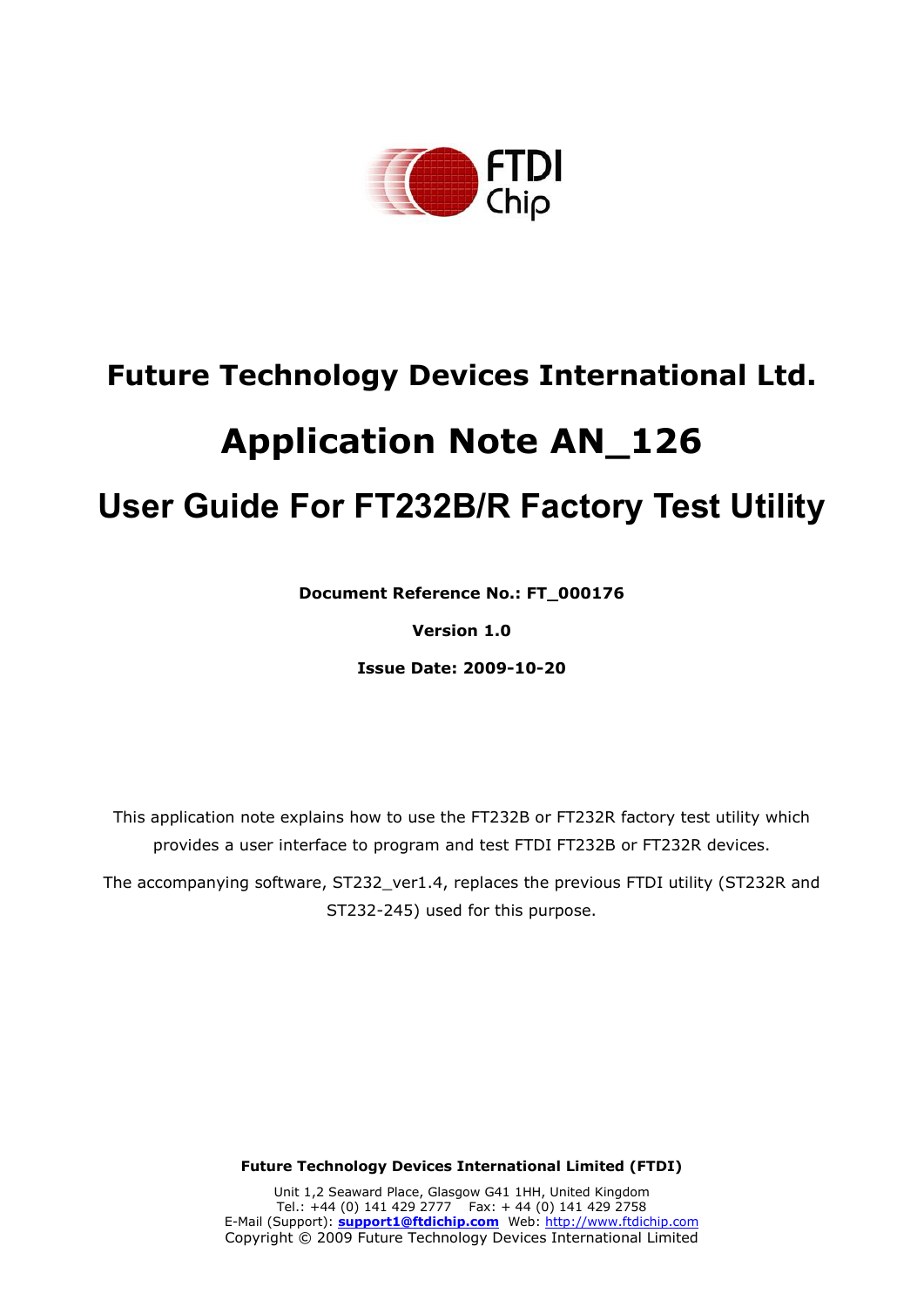

# **Table of Contents**

| $\mathbf{1}$ |     |  |
|--------------|-----|--|
| $\mathbf{2}$ |     |  |
|              |     |  |
|              |     |  |
|              |     |  |
|              |     |  |
|              | 4.2 |  |
|              | 4.3 |  |
|              |     |  |
|              |     |  |
|              |     |  |
| 5            |     |  |
| 6            |     |  |
|              |     |  |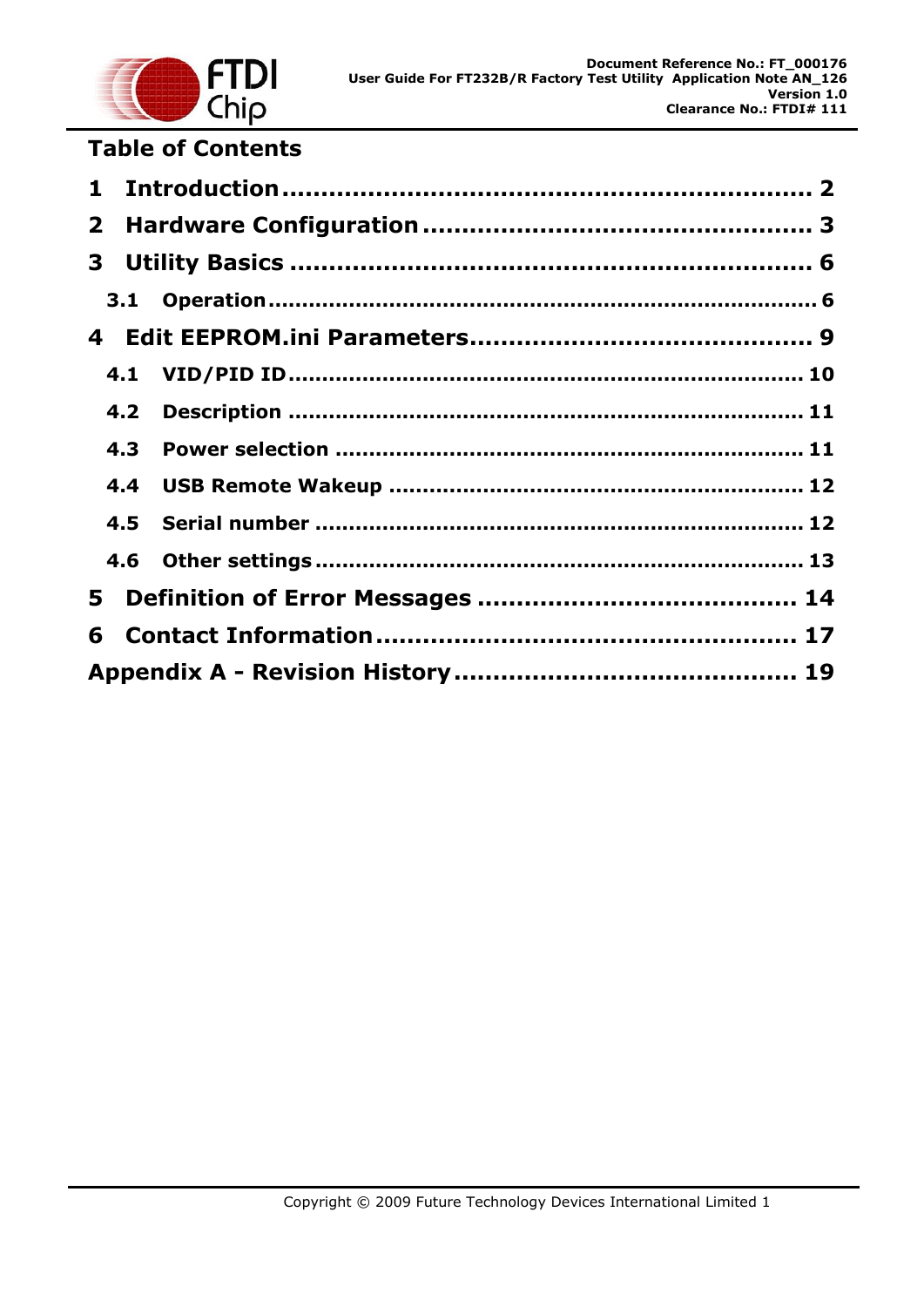

# **1 Introduction**

The ST232\_ver1.4 program is intended for use in a FT232B or FT232R manufacturing test environment. ST232\_ver1.4 replaces the previous FTDI utility used for this purpose called ST232R and ST232-245. It has a single button user interface and returns a simple pass or fail for USB - RS232 designs. The executable version is hard-coded for use with the default VID (0x0403) and PID (0x6001) and it can also support other VID and PID combinations by EEPROM.ini modification. The source code for this program is provided on the FTDI website at the  $C++$  Builder examples page and can be built by  $C++$ Builder 2009. The test program also requires a special cable to operate correctly.

The features of ST232\_ver1.4 are:

- 1. Auto-detect FT232B and FT232R
- 2. Support two testing methods: Y cable (The same with old method) and COM2 direct testing.
- 3. Selection test only or programming and testing.
- 4. Support EEPROM data programming by EPPROM.ini file or FTDI default. The EEPROM.ini file will be generated automatically.
- 5. Restore current setting

ST232\_ver1.4 is available as a free download from the Utilities page of the FTDI website.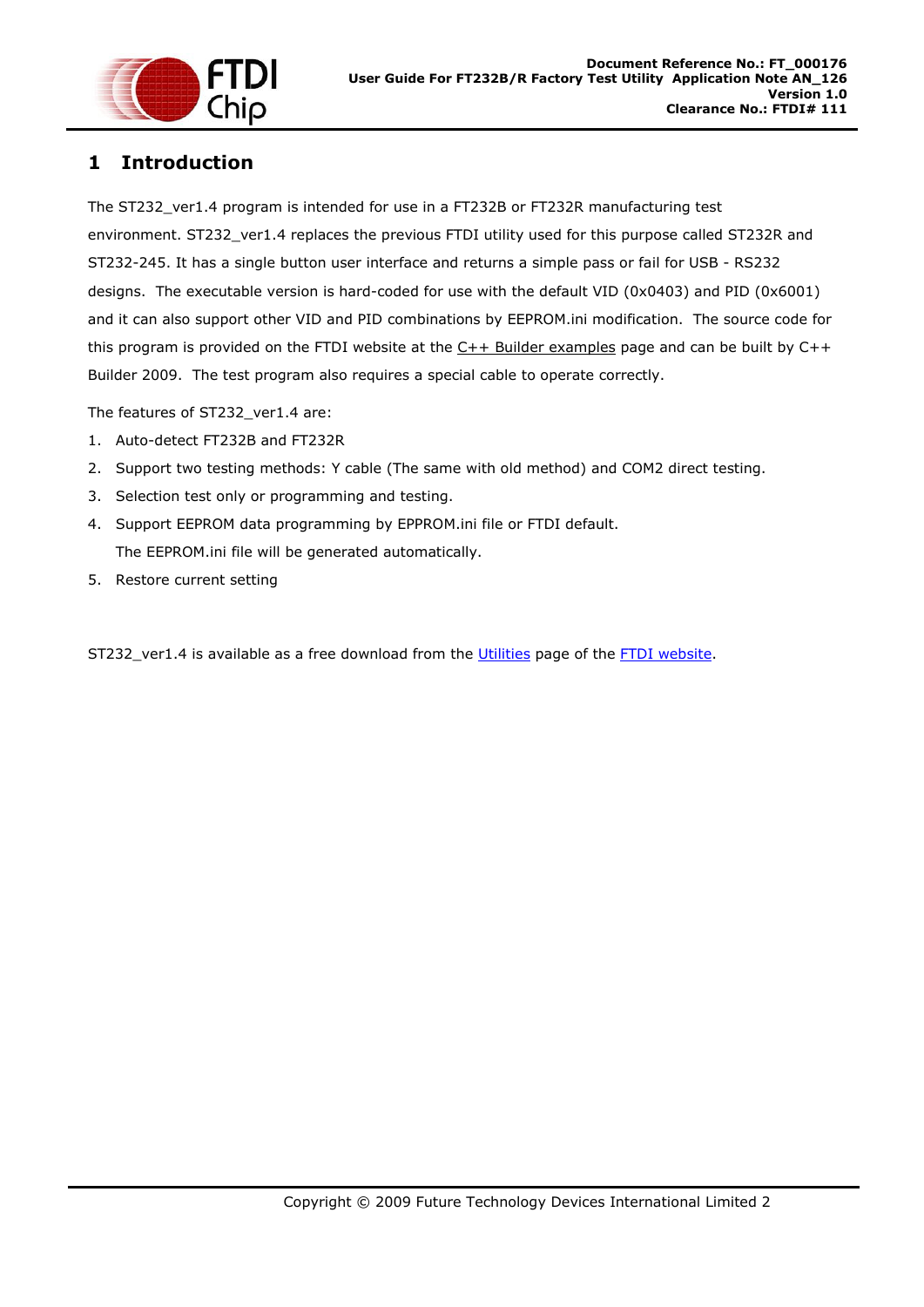

# **2 Hardware Configuration**

## **EEPROM Configuration:**

The FTDI FT232R device has an integrated 1024 Bit EEPROM, but the FT232B does not have such an integrated EEPROM. It requires an external 93C46 EEPROMs organized in 16-bit words. The FT232B also supports the 93C56 and 93C66 EEPROMs organized in 16-bit words.

## **CABLE Configuration:**

This utility supports two testing methods. Both require a cable to be manufactured. Users require to select one test method and manufacture the appropriate cable. The following details the DB9 female connections for this cable:

- 1. Y cable (The same with old method): USB(DUT)Serial Pin 3 (TXD) to COM2 Pin 2 (RXD) USB(DUT)Serial Pin 2 (RXD) to COM2 Pin 3 (TXD) USB(DUT)Serial Pin 7 (RTS) to COM2 Pin 8 (CTS) USB(DUT)Serial Pin 8 (CTS) to COM2 Pin 7 (RTS) USB(DUT)Serial Pin 6 (DSR) to COM2 Pin 4 (DTR) USB(DUT)Serial Pin 5 (GND) to COM2 Pin 5 (GND) USB(DUT)Serial Pin 4 (DTR) to COM2 Pin 6 (DSR) USB(DUT)Serial Pin 1 (CDET) to COM1 Pin 4 (DTR) USB(DUT)Serial Pin 9 (RI) to COM1 Pin 7 (DTR)
- 2. COM2 direct testing:

 USB(DUT)Serial Pin 3 (TXD) to COM2 Pin 2 (RXD) USB(DUT)Serial Pin 2 (RXD) to COM2 Pin 3 (TXD) USB(DUT)Serial Pin 7 (RTS) to COM2 Pin 8 (CTS) USB(DUT)Serial Pin 8 (CTS) to COM2 Pin 7 (RTS) USB(DUT)Serial Pin 6 (DSR) to COM2 Pin 4 (DTR) USB(DUT)Serial Pin 5 (GND) to COM2 Pin 5 (GND) USB(DUT)Serial Pin 4 (DTR) to COM2 Pin 6 (DSR) USB(DUT)Serial Pin 1 (CDET) to COM2 Pin 4 (DTR) USB(DUT)Serial Pin 9 (RI) to COM2 Pin 4 (DTR)

### **Operation System setting:**

To use this utility, the PC running the test must have one or two COM port. If the PC has two COM ports then one of two testing methods can be used.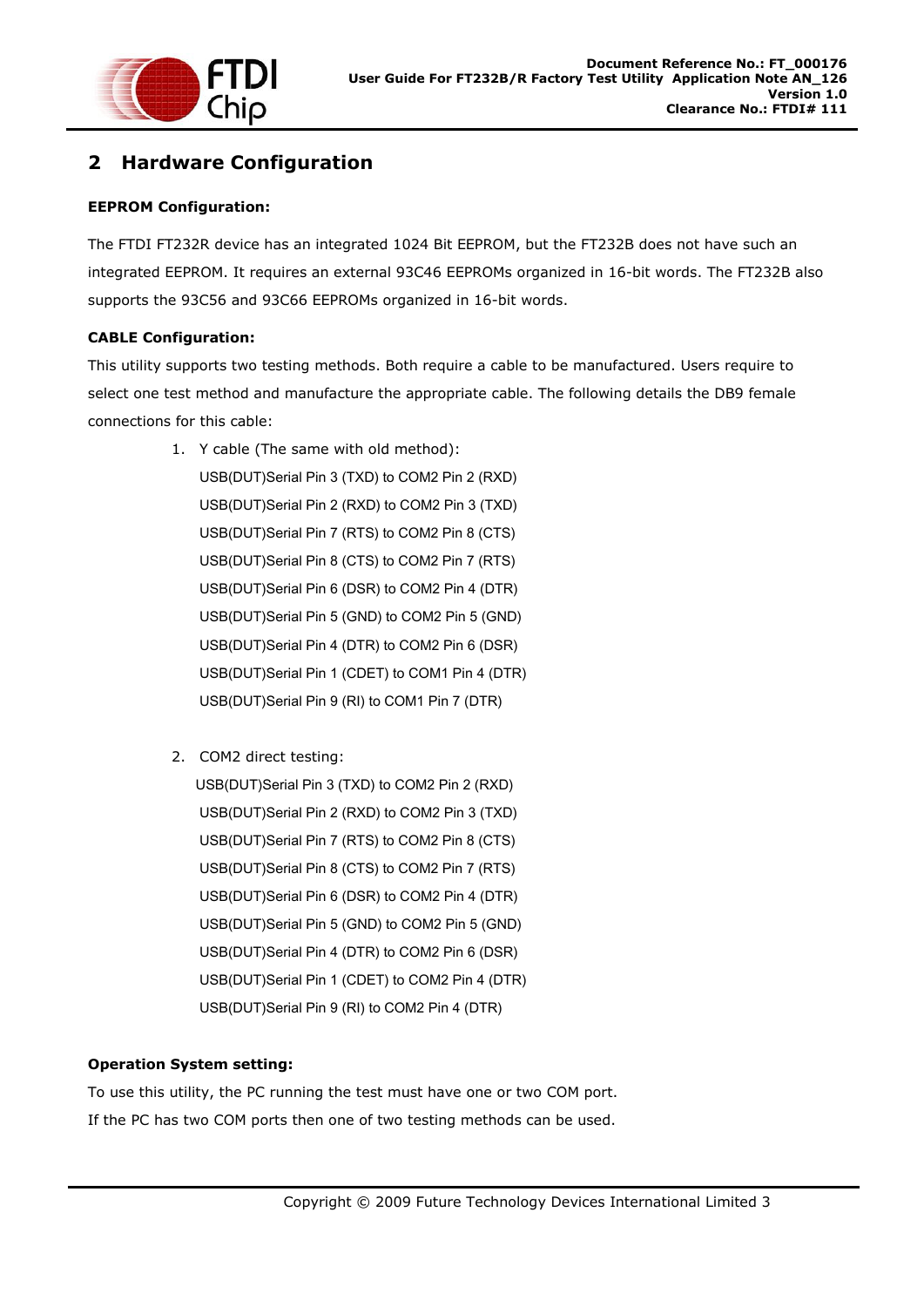

If the PC has one COM port then only the "COM2 Direct test" can be used. This requires that the user sets the COM port number to COM2. To do this, open the PC Device Manager and click the Port (COM & LPT), then choose the COM port of motherboard. This is illustrated below.

| <b>Communications Port (COM1) Properties</b> |                                                                                                                                     |                       |        |  |  |
|----------------------------------------------|-------------------------------------------------------------------------------------------------------------------------------------|-----------------------|--------|--|--|
| General                                      | Port Settings Driver<br><b>Resources</b>                                                                                            |                       |        |  |  |
|                                              | Communications Port (COM1)                                                                                                          |                       |        |  |  |
|                                              | Device type:                                                                                                                        | Ports (COM & LPT)     |        |  |  |
|                                              | Manufacturer:                                                                                                                       | (Standard port types) |        |  |  |
|                                              | Location:                                                                                                                           | on Generic Bus        |        |  |  |
|                                              | Device status                                                                                                                       |                       |        |  |  |
|                                              | This device is working properly.<br>If you are having problems with this device, click Troubleshoot to<br>start the troubleshooter. |                       |        |  |  |
| Troubleshoot.                                |                                                                                                                                     |                       |        |  |  |
| Device usage:                                |                                                                                                                                     |                       |        |  |  |
| Use this device (enable)                     |                                                                                                                                     |                       |        |  |  |
|                                              |                                                                                                                                     | OK                    | Cancel |  |  |

**Figure 2-1 Re-assign COM port number 1**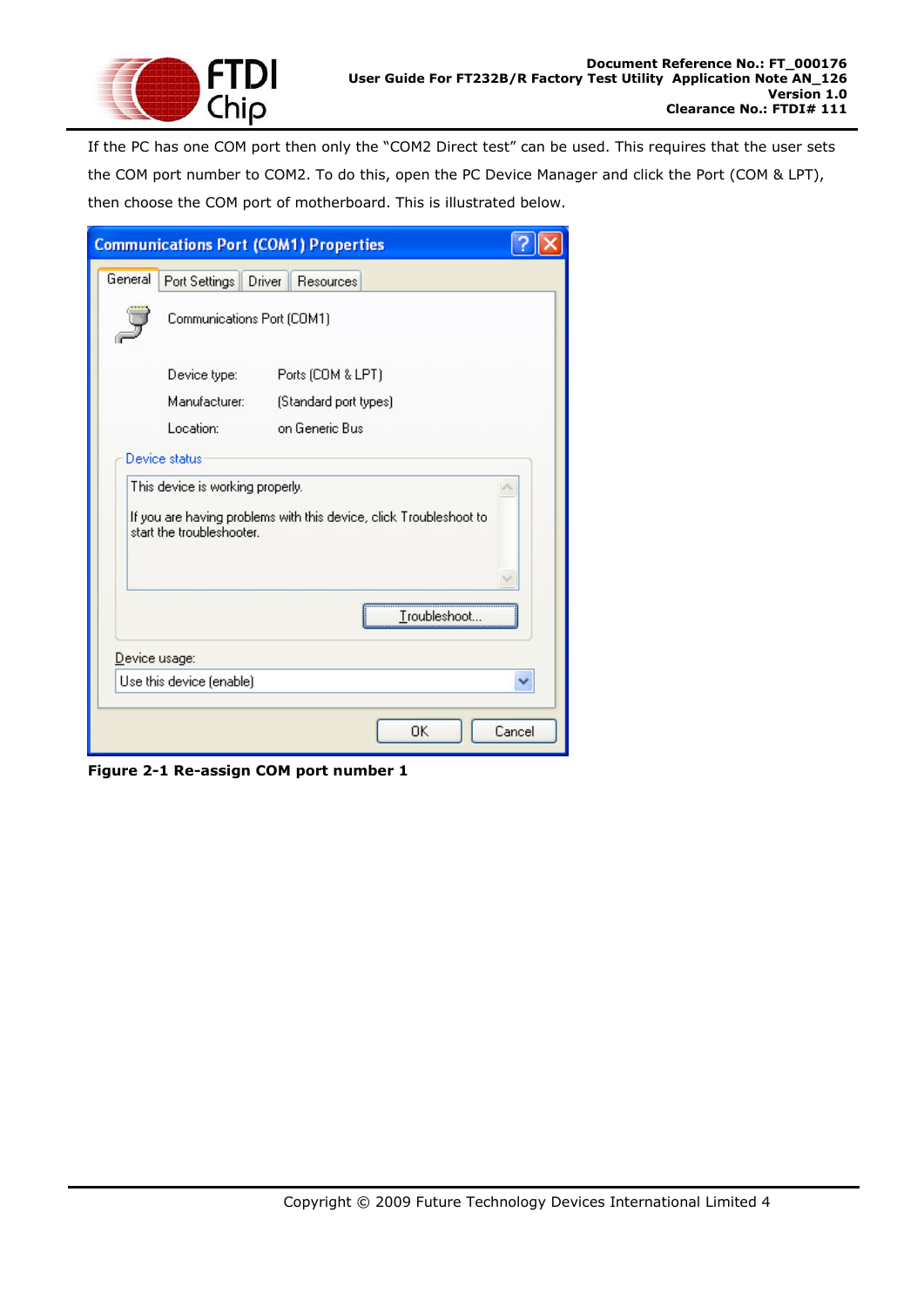

Select the Port Settings then click "Advanced"

| <b>Communications Port (COM1) Properties</b> |               |                     |                              |        |
|----------------------------------------------|---------------|---------------------|------------------------------|--------|
| General                                      | Port Settings | Driver<br>Resources |                              |        |
|                                              |               | Bits per second:    | 9600                         |        |
|                                              |               | Data bits:          | 8                            |        |
|                                              |               | Parity:             | None                         | v      |
|                                              |               | Stop bits:          | 1                            | ×      |
|                                              |               | Elow control:       | None                         | ▽      |
|                                              |               |                     | Advanced<br>Restore Defaults |        |
|                                              |               |                     | OK                           | Cancel |

**Figure 2-2 Re-assign COM port number 2** 

Change the COM Port Number to COM2, and then click OK to finish the setting.

| <b>Advanced Settings for COM1</b>                                                                                                                                                                    |                                 |
|------------------------------------------------------------------------------------------------------------------------------------------------------------------------------------------------------|---------------------------------|
| Use FIFO buffers (requires 16550 compatible UART)<br>Select lower settings to correct connection problems.<br>Select higher settings for faster performance.<br>Receive Buffer: Low (1)<br>High (14) | OΚ<br>Cancel<br><b>Defaults</b> |
| (14)<br>$\mathbb{R}^n$<br>Transmit Buffer: Low (1)<br>High (16)<br>(16)<br>$\mathbf{r}$                                                                                                              |                                 |
| COM Port Number:<br>COM2<br>$\checkmark$                                                                                                                                                             |                                 |

**Figure 2-3 Re-assign COM port number to COM2**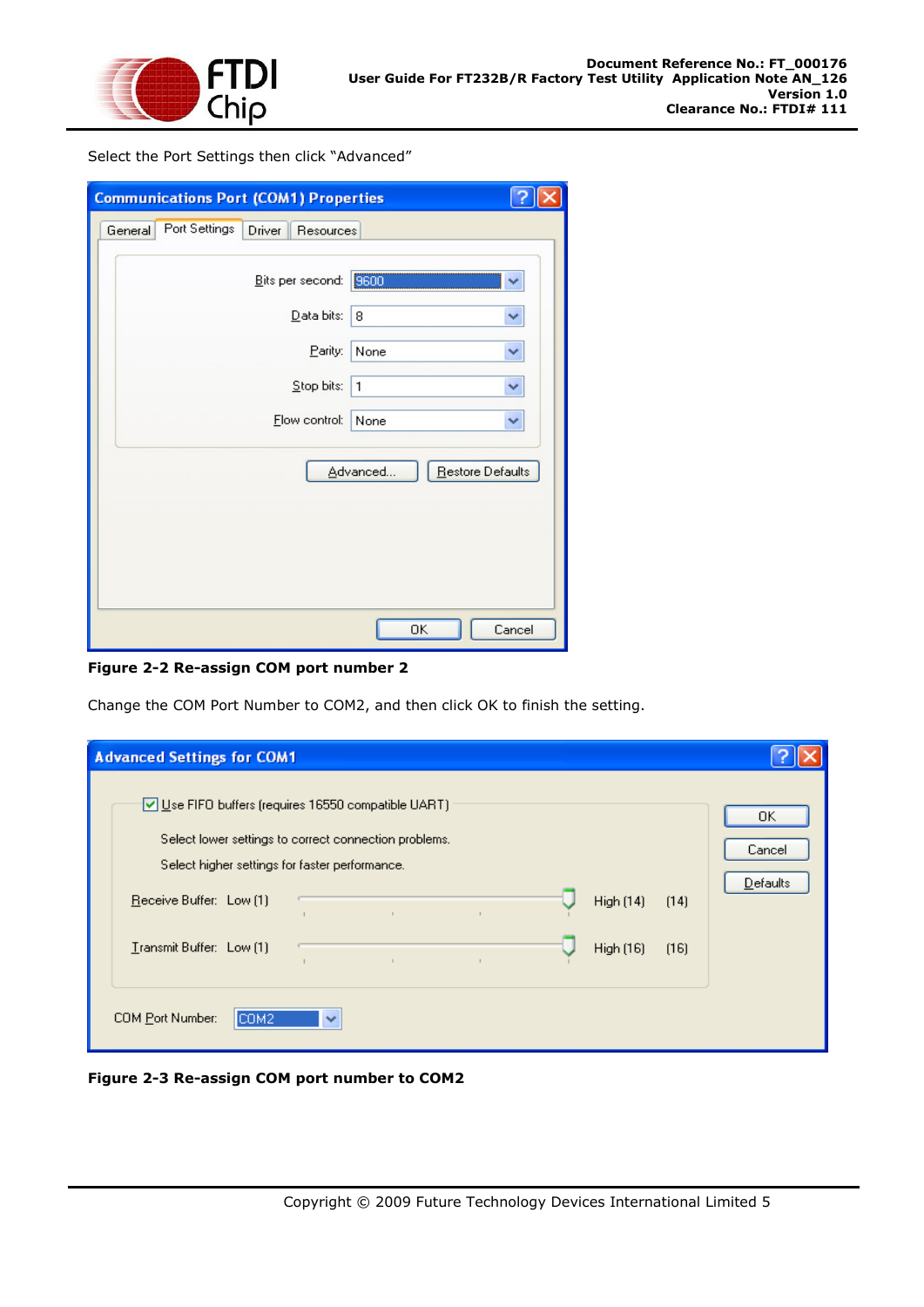

## **3 Utility Basics**

When the test utility is run then the following screen appears:

| <b>E.</b> FT232 Serializer and Tester Ver1.4                                     |                           |
|----------------------------------------------------------------------------------|---------------------------|
| <b>Device</b><br><b>FTDI</b><br>VID 0403&PID 6001<br><b>USB Serial Converter</b> | <b>Test</b>               |
| $\Box$ Disable <code>EEPROM</code> Test                                          |                           |
| <b>Testing Method</b>                                                            | <b>EEPROM</b> data        |
| ⊙ Y Cable Test                                                                   | ⊙ Default                 |
| ◯ COM2 Direct test                                                               | $\bigcirc$ Read from File |
|                                                                                  |                           |
|                                                                                  |                           |

### **Figure 3-1 Default GUI**

The following sections explain how to use the selections on the GUI shown above.

# **3.1 Operation**

The utility has three sections:

### **Device:**

This section displays **existing** setting of the EEPROM.

### **Testing Method:**

There are two testing methods: the Y-cable test and the COM2 Direct Test.

| <b>Test Method</b> | <b>Description</b>                                                                          |
|--------------------|---------------------------------------------------------------------------------------------|
| Y-cable test       | Using DB9 Y cable that is defined in section2 and<br>the PC onboard Com1, Com2 for testing  |
| COM2 Direct Test   | Using DB9 Direct test cable that is defined in<br>section2 and PC onboard Com2 for testing. |

## **Table 3.1 Test Method Selection switch**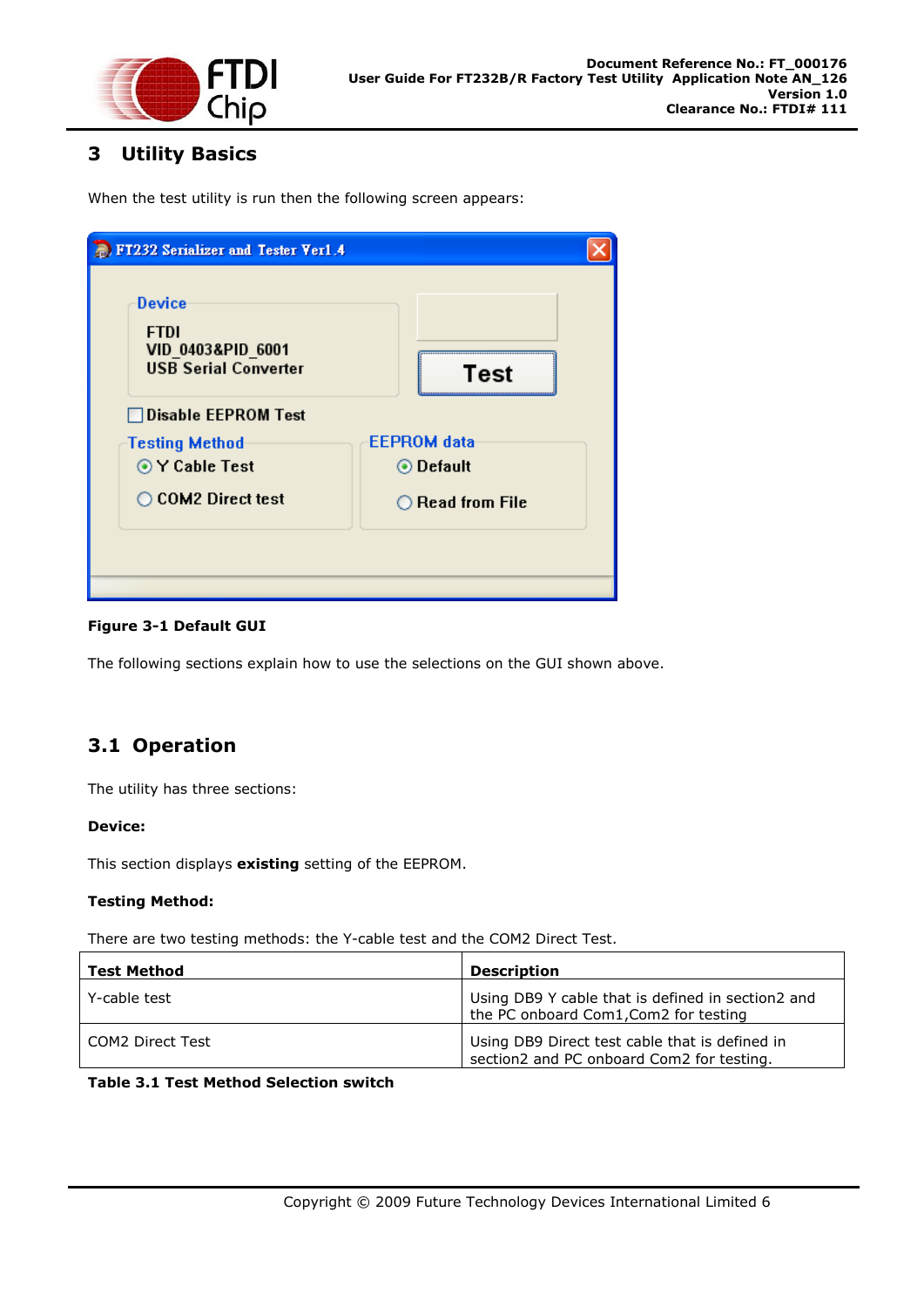

## **EEPROM data:**

The following table describes the functions of these buttons:

| <b>Disable EEPROM Test</b> | <b>EEPROM Data</b>      | <b>Description of operation</b> |
|----------------------------|-------------------------|---------------------------------|
| not selected               | Select "Default"        | Update Default data to EEPROM   |
| not selected               | Select "Read from file" | Update EEPROM from EEPROM.ini   |
| selected                   | No function             | No update EEPROM                |

**Table 3.2 EEPROM Data Selection switch** 

The EEPROM data section has a switch, the default setting of EEPROM data is open. If "Disable EEPROM test" is selected, then the EEPROM data section will be hidden. In this state then the RS232 function only is tested.

| <b>E.</b> FT232 Serializer and Tester Ver1.4                                     |             |
|----------------------------------------------------------------------------------|-------------|
| <b>Device</b><br><b>FTDI</b><br>VID 0403&PID_6001<br><b>USB Serial Converter</b> | <b>Test</b> |
| <b>▽ Disable EEPROM Test</b>                                                     |             |
| <b>Testing Method</b><br>⊙ Y Cable Test<br>◯ COM2 Direct test                    |             |
|                                                                                  |             |

### **Figure 3-2 The GUI of Test Only**

If "Default" is selected then the EEPROM data will use the FTDI default setting.

If "Read from file" is selected then the EEPROM data will use the setting from the "EEPROM.ini" file.

When the utility is run, an EEPROM.ini file will be created automatically.

When all settings have been selected then, press the "Test" button. If the test passes and the device has been programmed then the following is displayed.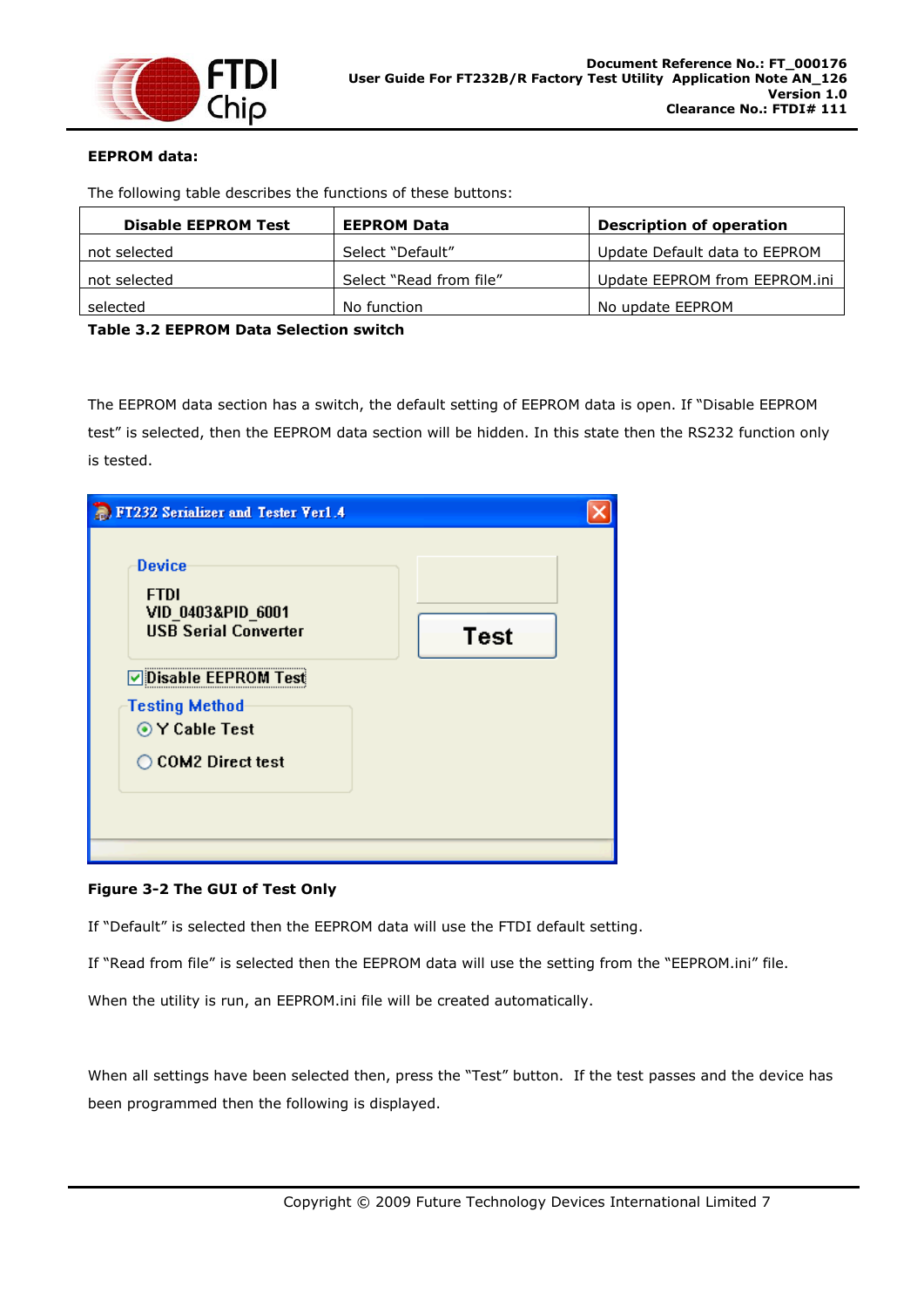



**Figure 3-3 The GUI shows Pass message after testing**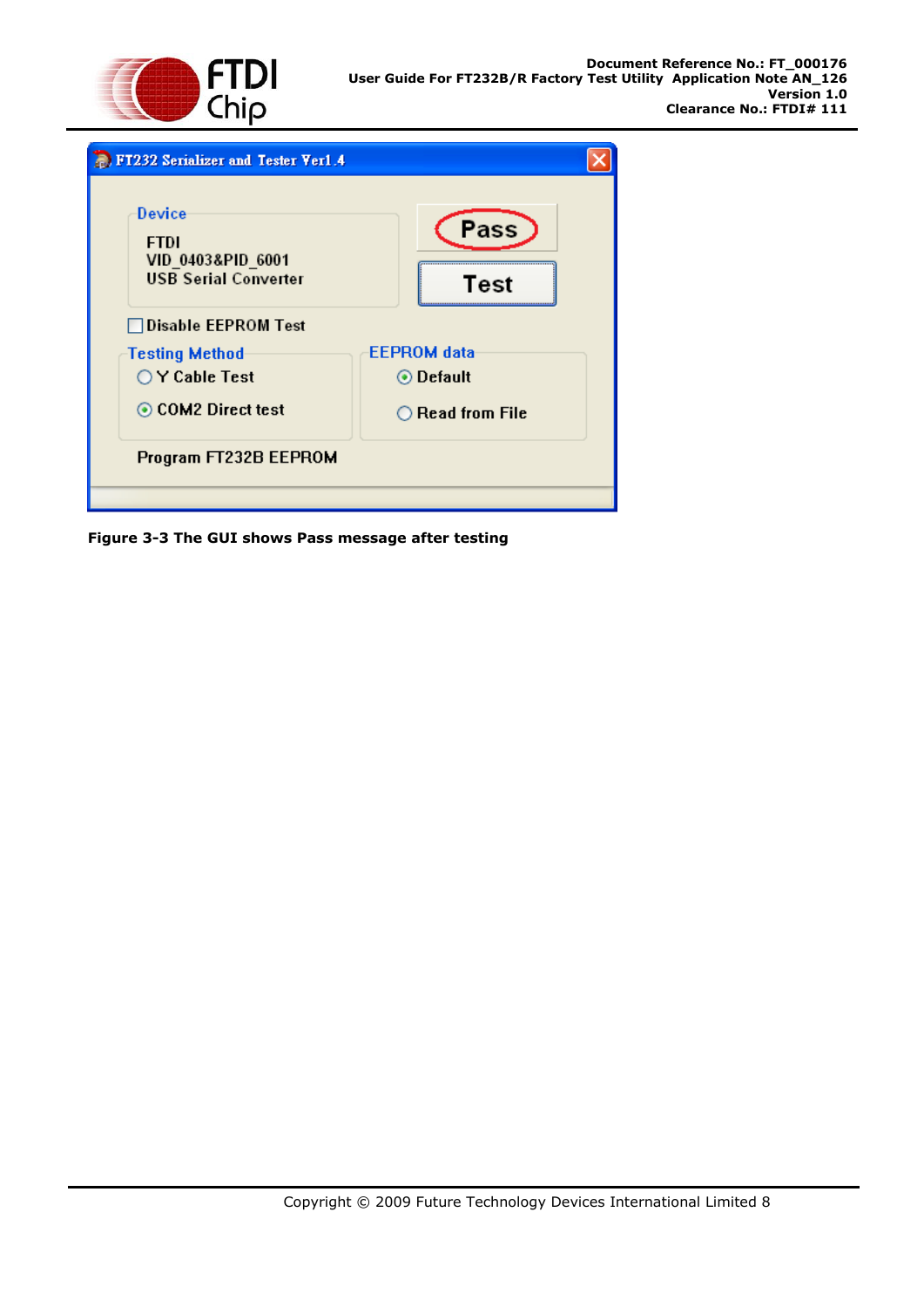

## **4 Edit EEPROM.ini Parameters**

When user executes the test utility, it will automatically generate an EEPROM.ini file in the same folder. The EEPROM.ini file stores some EEPROM programming parameters and saves recent utility settings automatically. When user runs the utility, it will load the recent settings stored in EEPROM.ini file. The default contents of EEPROM.ini are list below.

```
[GENERNAL] 
FT_VENDOR_ID=0x0403 
FT_PRODUCT_ID=0x6001 
FT_MANUFATURER_STRING=FTDI 
FT_MANUFATURER_ID=FT 
FT_PRODUCT_STRING=USB Serial Converter 
FT_MAX_POWER=44 
SELF_POWERED=0 
REMOTE_WAKEUP=1 
[FT232B] 
SERNO_ENABLE=0
[FT232R] 
SERNO_ENABLE=1 
[SETTING] 
EPPROM_EN=1 
TEST_METHOD=0
READ_FROM=0
```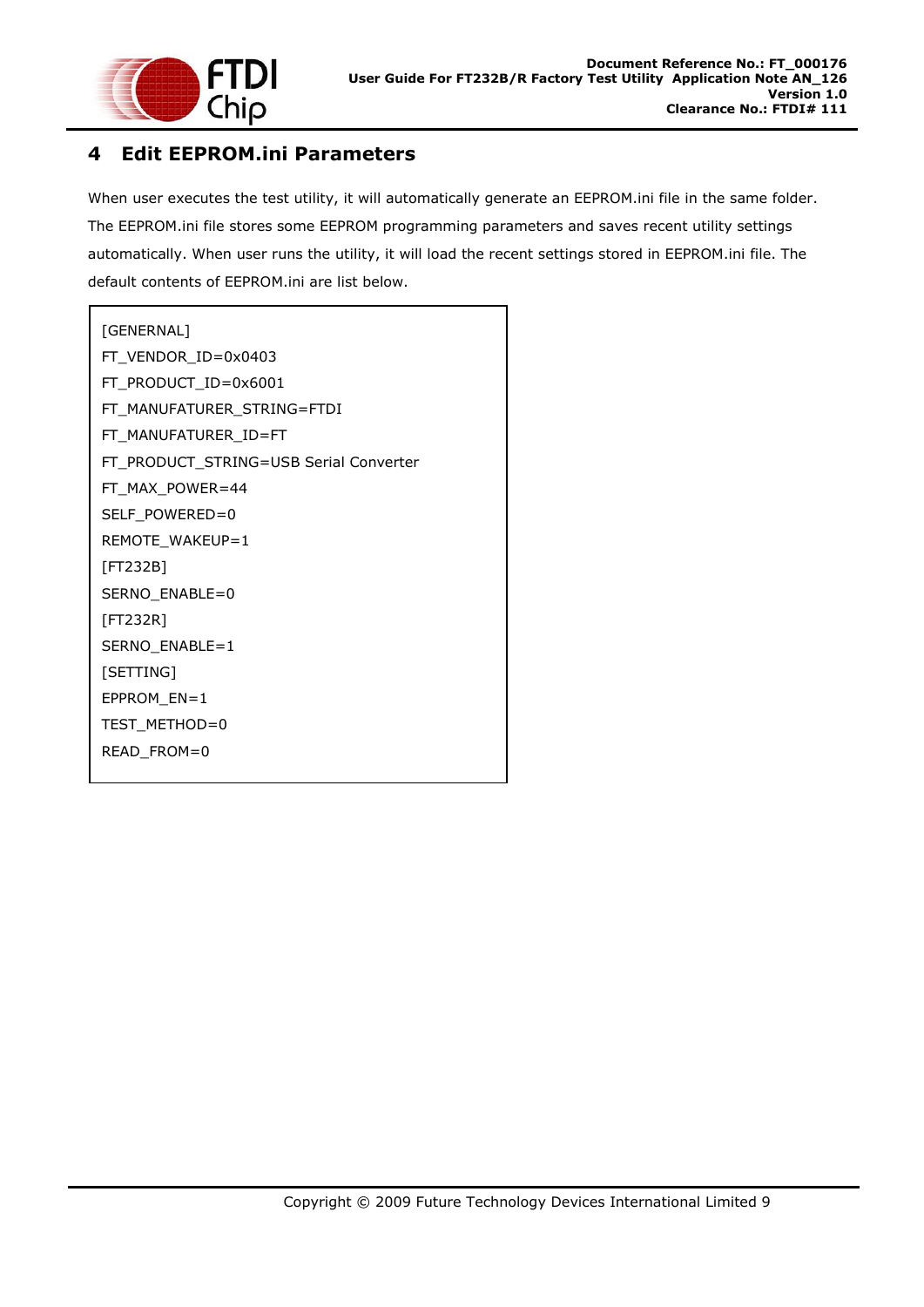

| <b>FI232 Serializer and Tester Verl.4</b>                                        |                                  |
|----------------------------------------------------------------------------------|----------------------------------|
| <b>Device</b><br><b>FTDI</b><br>VID 0403&PID_6001<br><b>USB Serial Converter</b> | <b>Test</b>                      |
| <b>Disable EEPROM Test</b>                                                       |                                  |
| <b>Testing Method</b>                                                            | <b>EEPROM</b> data               |
| $\bigcirc$ Y Cable Test                                                          | $\bigcirc$ Default               |
| ⊙ COM2 Direct test                                                               | <b>Example 18 Read from File</b> |
|                                                                                  |                                  |
|                                                                                  |                                  |

## **Figure 4-1 Read EEPROM configuration from EEPROM.ini file**

If a user selects the "Read from File" setting and then presses the "test" button, the utility will also load the EEPROM parameters from the EEPROM.ini and program into the device. Please check the detailed EEPROM.ini parameters explanation in the following paragraphs.

## **4.1 VID/PID ID**

In the EEPROM.ini file, the parameters of "**FT\_VENDOR\_ID**" and "**FT\_PRODUCT\_ID**" can be used to set Vendor ID and Product ID of USB configurations. If the FTDI default values are used, the VID and PID are fixed to 0x0403/0x6001. If custom USB Vendor ID and Product ID are used then it is necessary to change value of the "FT\_VENDOR\_ID" and "FT\_PRODUCT\_ID" in EEPROM.ini file to match these custom VID and PIDs. Please refer to the following example to modify the EEPROM.ini file.

FT\_VENDOR\_ID=**0x1234 // Set VID to 1234 of HEX** FT\_PRODUCT\_ID=**0xABCD // Set PID to ABCD of HEX**

**Note that if non-standard VID and/or PID values are used the driver INF and INI files must be modified to accommodate the new VID and PID combination. Please refer to the application note AN-107.**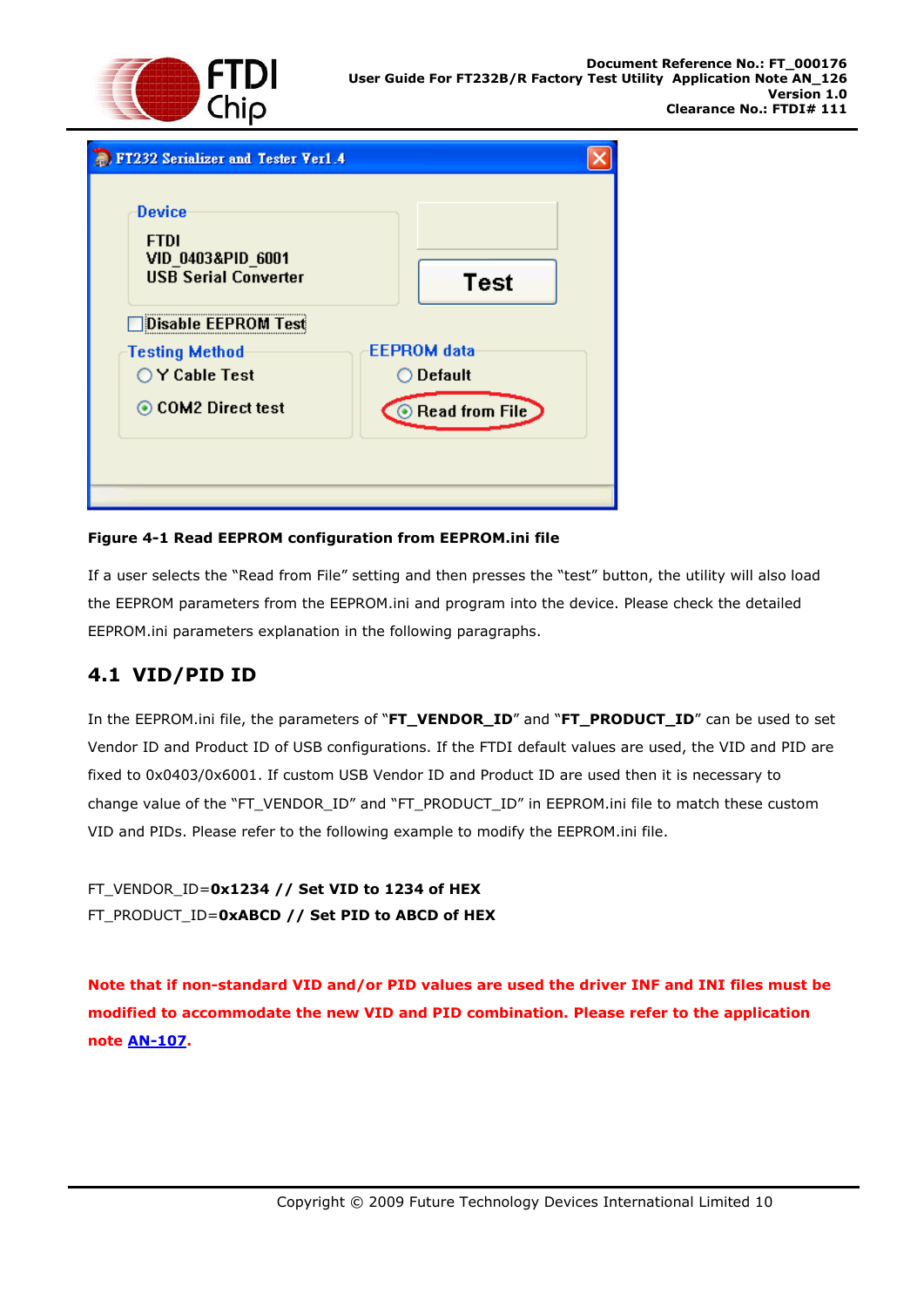

# **4.2 Description**

In the EEPROM.ini file, "**FT\_MANUFATURER\_STRING**"," **FT\_PRODUCT\_STRING**" and "**FT\_MANUFATURER\_ID**" can be modified to change the description of device. The serial number is automatically chosen as a random value.

**Note that the Maximum length of descriptors is 48 words. The descriptors include the manufacturer/produce Description and serial number that total 48 words.**

## **4.3 Power selection**

The "**FT\_MAX\_POWER**" and "**SELF\_POWERED**" can be used to set USB description power selection.

The value of SELF\_POWERED is 0, the device description is set in BUS powered mode.

The value of SELF\_POWERED is 1, the device description is set in Self powered mode.

When a device is set in BUS powered mode, the value of "**FT\_MAX\_POWER"** will be used. Please refer the following example on how to modify the EEPROM.ini file.

## FT\_MAX\_POWER=**100 // Set the description of USB Max power to 100mA**  SELF\_POWERED=**0 // Set USB description of power mode to Bus Power**

### **All USB Devices:**

- The maximum current that can be supplied over the USB bus without violating the USB specification is 500mA. Do not enter a value of more than 500mA in the Max Bus Power field.
- High power bus powered products. These products consume between 101mA and 500mA from the USB bus and can be plugged into any USB host. However, such products can only be plugged into self powered USB hubs (hubs that have their own power supply) as bus powered USB hubs can only supply 100mA per hub port.

## **Bus Powered USB Devices**

These fall into two categories:

- Low power bus powered products. These products consume 100mA or less from the USB bus and can be plugged into any USB host or hub port.
- High power bus powered products. These products consume between 101mA and 500mA from the USB bus and can be plugged into any USB host. However, such products can only be plugged into self powered USB hubs (hubs that have their own power supply) as bus powered USB hubs can only supply 100mA per hub port.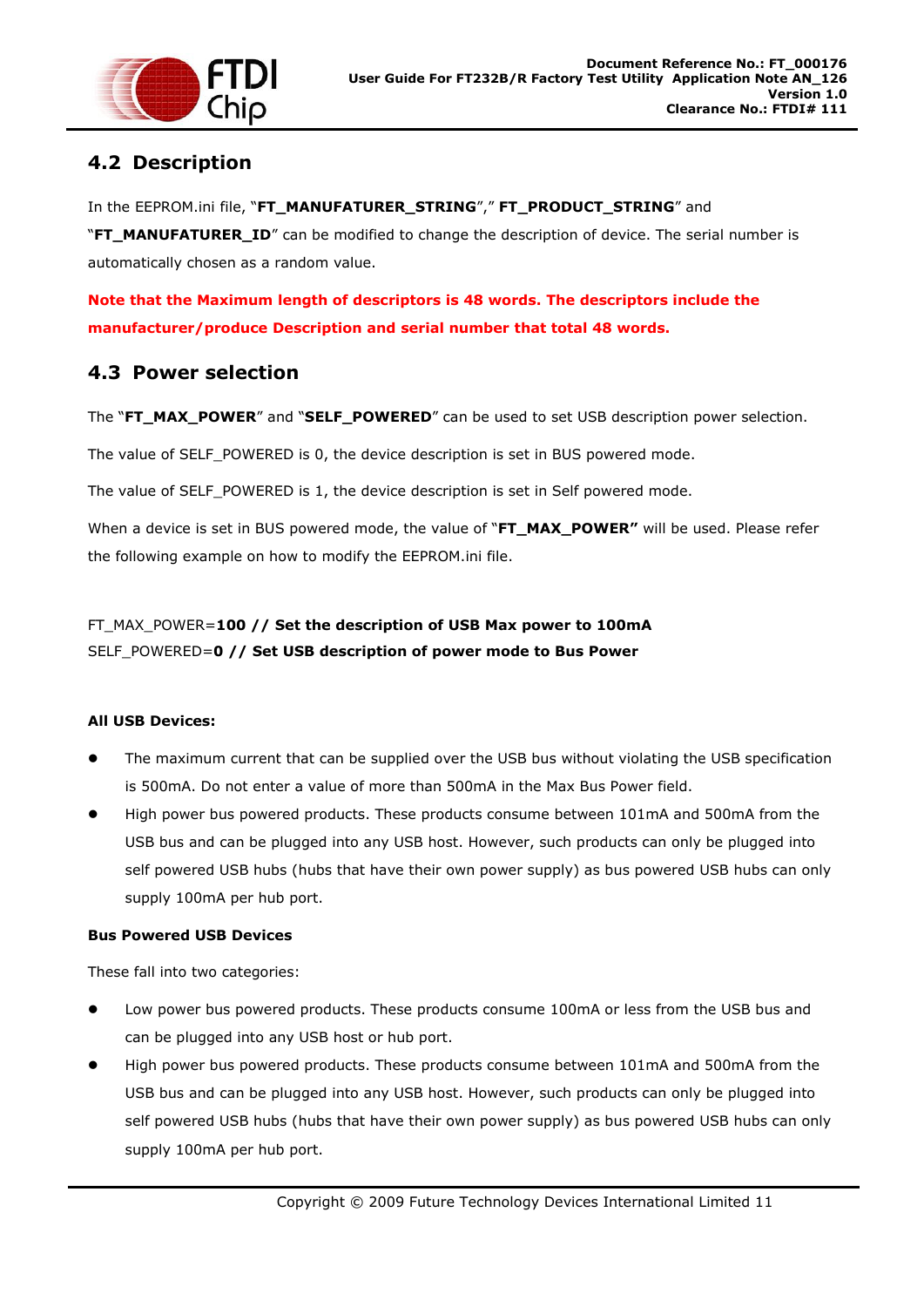

### **Self Powered USB Devices**

These devices fall into two categories:

- True self powered products. These products have their own power supply and do not require any current from the USB bus. Enter a value of zero in the Max Bus Power field.
- Hybrid self powered products. These products have their own power supply, but also draw some of their operating current from the USB bus. Enter the current draw from the USB bus in the Max Bus Power field.

## **4.4 USB Remote Wakeup**

The FT232R and FT232B are capable of resuming a PC from the USB suspend (sleep) state via the RI# pin. To use the remote wake-up capability, enable this option by value of "**REMOTE\_WAKEUP**".

REMOTE\_WAKEUP = 0 means disable.

REMOTE\_WAKEUP =1 means enable.

## **4.5 Serial number**

Because the utility supports two devices (FT232B and FT232R), the EEPROM.ini file has two serial number selections.

Users can set [FT232R] and [FT232B] with different items.

SERNO\_ENABLE =0 means disable serial number

SERNO\_ENABLE =1 means enable randomly generated serial number.

Please refer the following example to modify the EEPROM.ini file.

[FT232B]

SERNO\_ENABLE=**0 // If the device is FT232B, disable the USB serial number description.** [FT232R]

SERNO\_ENABLE=**1 // If the device is FT232R, generate the USB serial number description automatically.**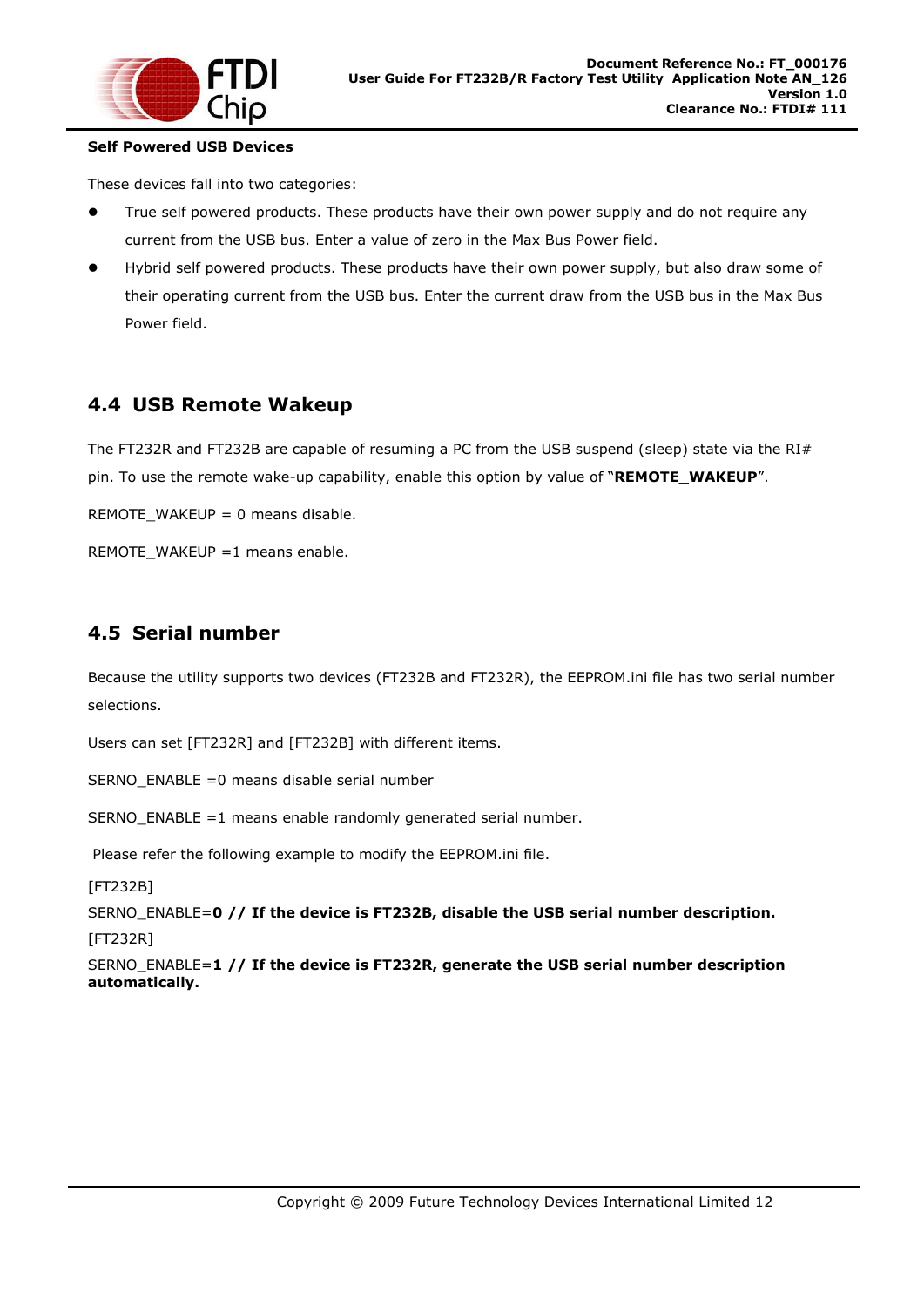

## **4.6 Other settings**

The utility saves any setting changes automatically. When a user runs the utility, it will load the settings stored in the EEPROM.ini file. Additional settings of the EEPROM.ini are listed below.

## **EPPROM\_EN:**

- 0: enable EEPROM Data section
- 1: disable EEPROM Data section

### **TEST\_METHOD:**

- 0: use the Y Cable test
- 1: use the COM2 Direct test

### **READ\_FROM:**

0: set in Default

1: set in read from file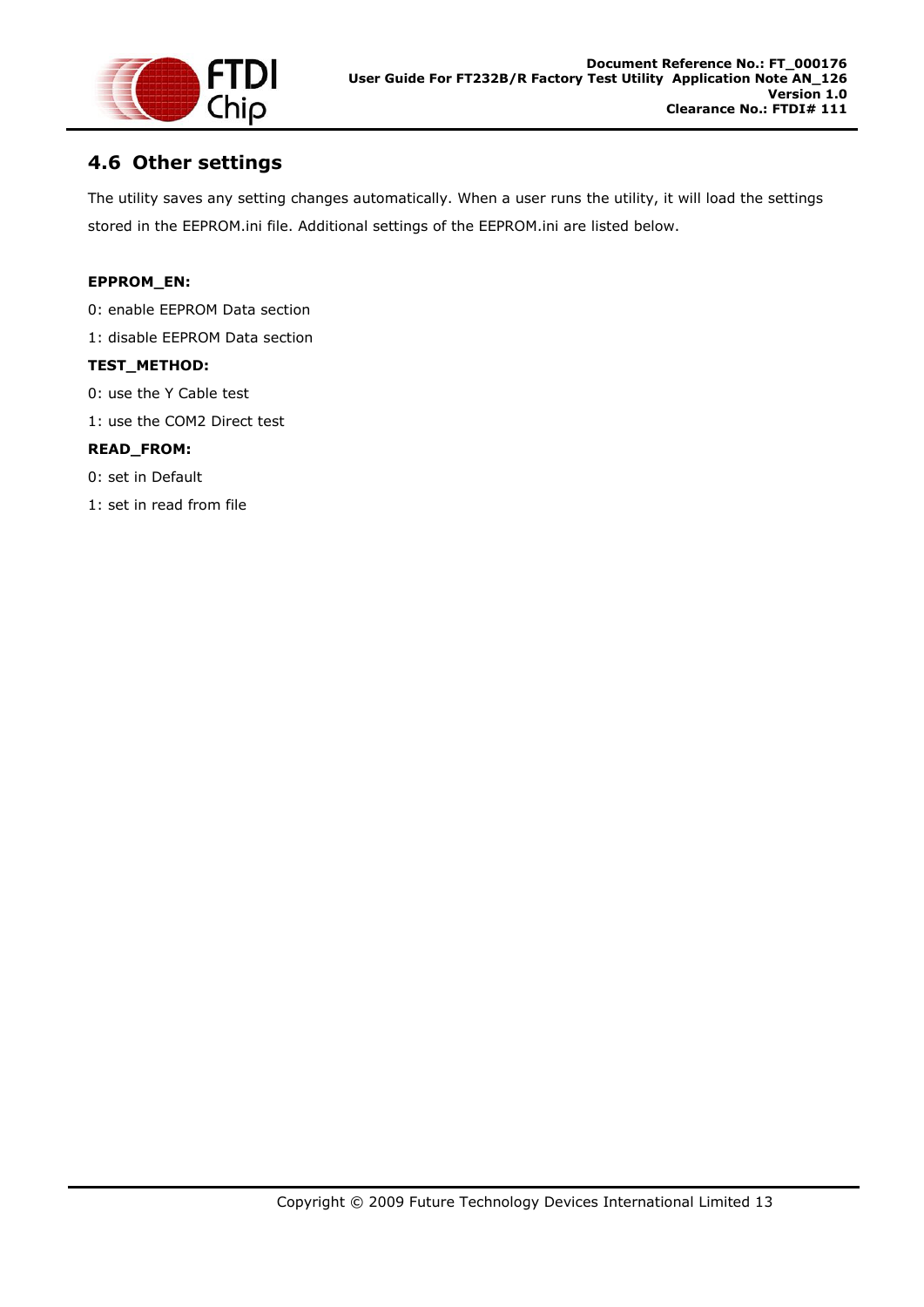

## **5 Definition of Error Messages**

The following section shows some error messages which may be displayed if issues occur. It also indicates possible reasons for the failure to help with factory debugging.

 If the PC used to test the device does not recognise the motherboard COM ports, then the following message is displayed. To avoid this issue, please use a PC that has a COM ports. If user uses "COM2 Direct test", the PC must have COM2 port. If user selects"Y cable test", the PC must have COM1 and COM2 ports.

| Device<br><b>FTDI</b><br>VID 0403&PID 6001<br><b>USB Serial Converter</b> | Test                   |
|---------------------------------------------------------------------------|------------------------|
| Disable EEPROM Test                                                       |                        |
| <b>Testing Method</b>                                                     | <b>EEPROM</b> data     |
| ⊙ Y Cable Test                                                            | ○ Default              |
| ◯ COM2 Direct test                                                        | $\odot$ Read from File |
| <b>Failed to initialize onboard COM tester</b>                            |                        |

**Figure 5-1 Failure message 1** 

 If the COM port test cannot detect the DTR signal, then the following message is displayed. Please check your DTR connection of the board or cable.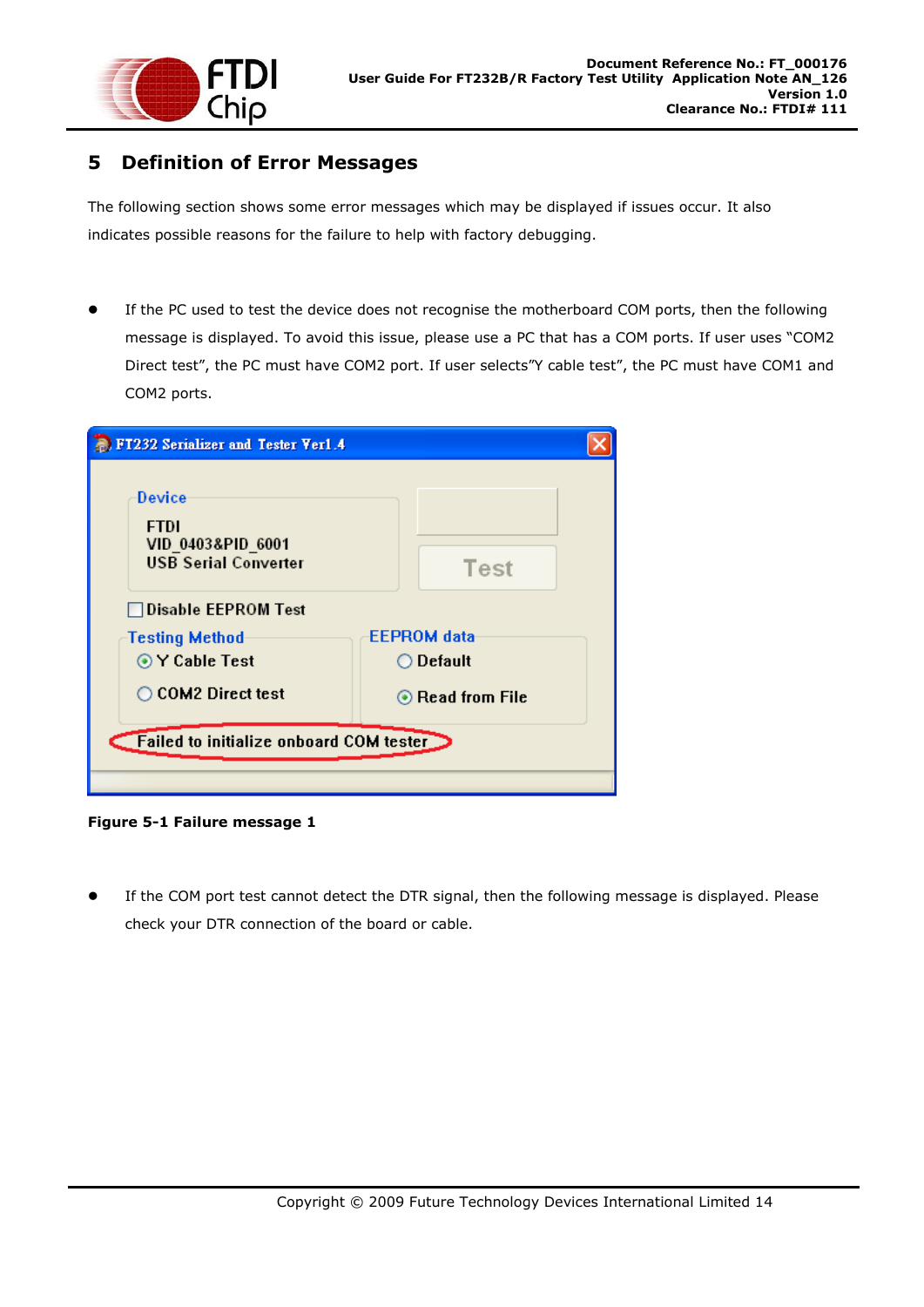



**Figure 5-2 Failure massage 2** 

 If the COM port test cannot detect the CD signal, then the following message is displayed. Please check your CD connection of the board or cable.

| <b>E.</b> FT232 Serializer and Tester Ver1.4                                         |                           |
|--------------------------------------------------------------------------------------|---------------------------|
| Device<br><b>FTDI</b><br><b>VID 0403&amp;PID 6001</b><br><b>USB Serial Converter</b> | Fail<br>Test              |
| <b>Disable EEPROM Test</b>                                                           |                           |
| <b>Testing Method</b>                                                                | <b>EEPROM</b> data        |
| ⊙ Y Cable Test                                                                       | ⊙ Default                 |
| ◯ COM2 Direct test                                                                   | $\bigcirc$ Read from File |
| Program FT232B EEPROM                                                                |                           |
| Activate CD                                                                          |                           |

## **Figure 5-3 Failure message 3**

 If the device cannot be seen by the PC, then the following error message is displayed. Please check the device is connected to the PC and that the PC has recognised the device.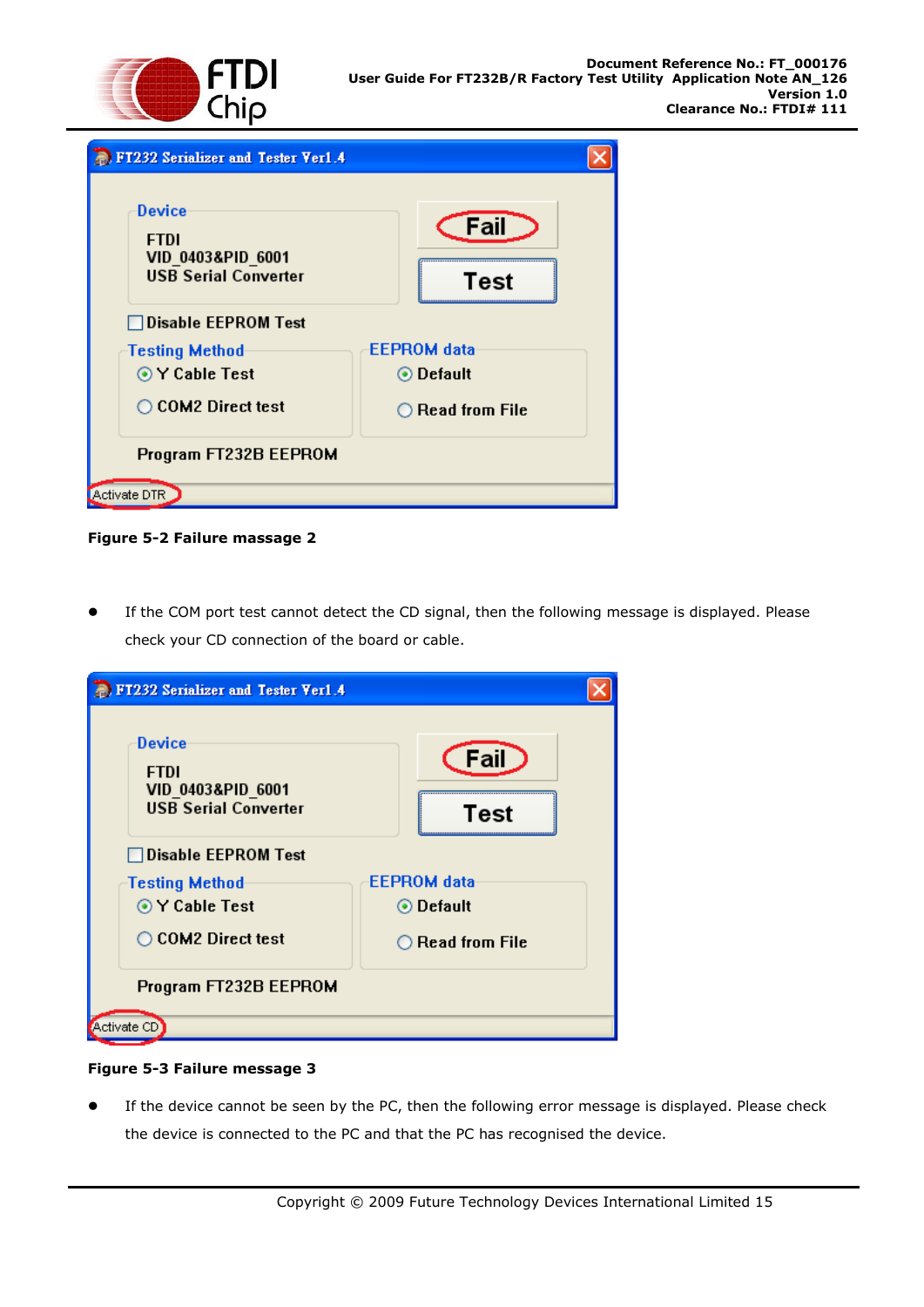



**Figure 5-4 Failure message 4** 

 If the test fails with the following message then the utility cannot program the EEPROM. Please check your EEPROM or device soldering.

| FT232 Serializer and Tester Ver1.4                                        |                           |
|---------------------------------------------------------------------------|---------------------------|
| Device<br><b>FTDI</b><br>VID 0403&PID 6001<br><b>USB Serial Converter</b> | (Fail)<br><b>Test</b>     |
| □Disable EEPROM Test                                                      |                           |
| <b>Testing Method</b>                                                     | <b>EEPROM</b> data        |
| ⊙ Y Cable Test                                                            | ⊙ Default                 |
| ◯ COM2 Direct test                                                        | $\bigcirc$ Read from File |
| Program FT232B EEPROM                                                     |                           |
| Program EEPROM Fail                                                       |                           |

**Figure 5-5 Failure message 5**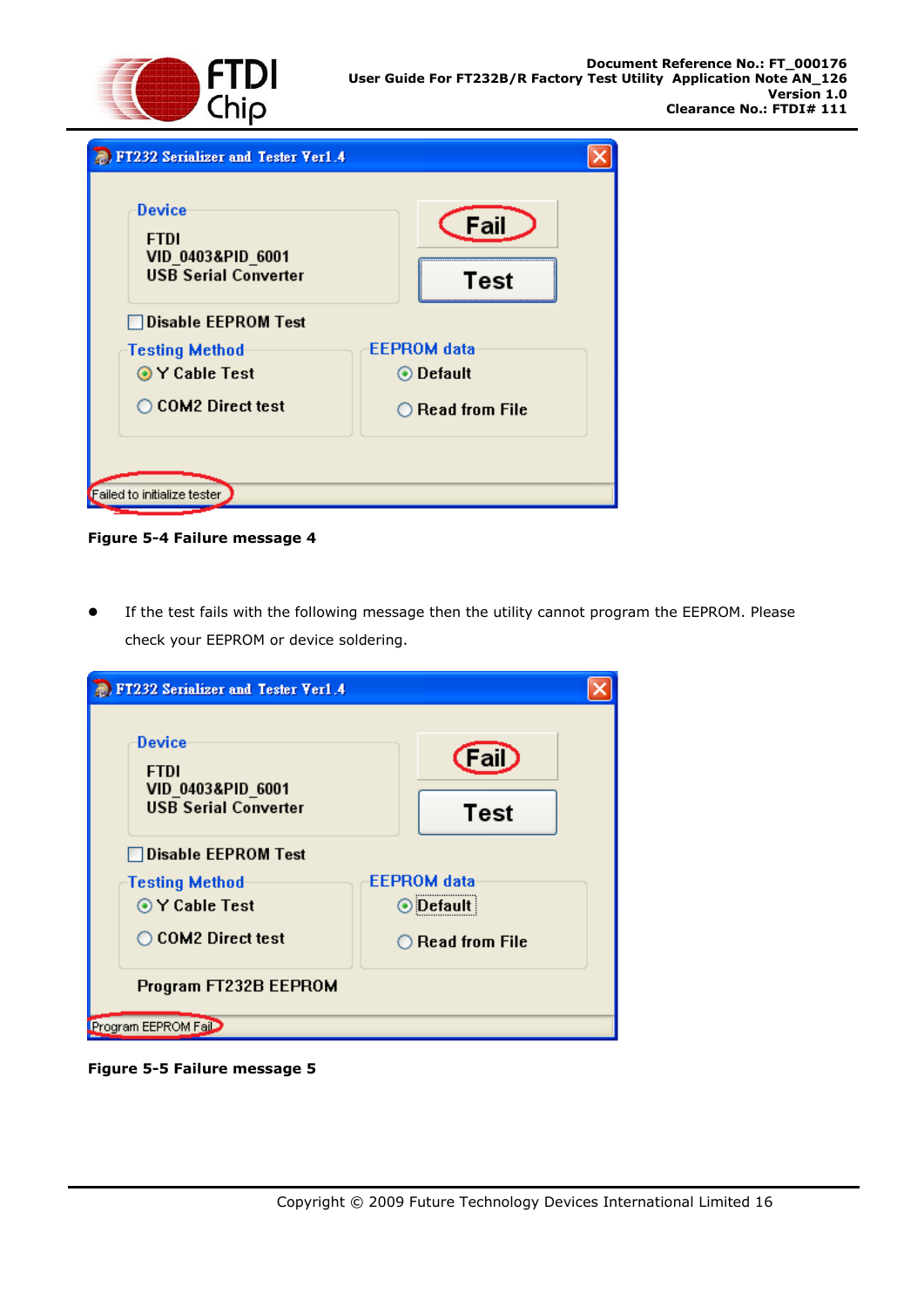

## **6 Contact Information**

## **Head Office – Glasgow, UK**

Future Technology Devices International Limited Unit 1,2 Seaward Place, Centurion Business Park Glasgow G41 1HH United Kingdom Tel: +44 (0) 141 429 2777 Fax: +44 (0) 141 429 2758

E-mail (Sales) sales1@ftdichip.com E-mail (Support) support1@ftdichip.com E-mail (General Enquiries) admin1@ftdichip.com Web Site URL http://www.ftdichip.com Web Shop URL http://www.ftdichip.com

## **Branch Office – Taipei, Taiwan**

Future Technology Devices International Limited (Taiwan) 2F, No. 516, Sec. 1, NeiHu Road Taipei 114 Taiwan , R.O.C. Tel: +886 (0) 2 8791 3570 Fax: +886 (0) 2 8791 3576

E-mail (Sales) tw.sales1@ftdichip.com E-mail (Support) tw.support1@ftdichip.com E-mail (General Enquiries) tw.admin1@ftdichip.com Web Site URL http://www.ftdichip.com

### **Branch Office – Hillsboro, Oregon, USA**

Future Technology Devices International Limited (USA) 7235 NW Evergreen Parkway, Suite 600 Hillsboro, OR 97123-5803 USA Tel: +1 (503) 547 0988 Fax: +1 (503) 547 0987

E-Mail (Sales) us.sales@ftdichip.com E-Mail (Support) us.admin@ftdichip.com Web Site URL http://www.ftdichip.com

### **Branch Office – Shanghai, China**

Future Technology Devices International Limited (China) Room 408, 317 Xianxia Road, Shanghai, 200051 China Tel: +86 21 62351596 Fax: +86 21 62351595

E-mail (Sales) cn.sales@ftdichip.com E-mail (Support)cn.support@ftdichip.com E-mail (General Enquiries) cn.admin@ftdichip.com Web Site URL http://www.ftdichip.com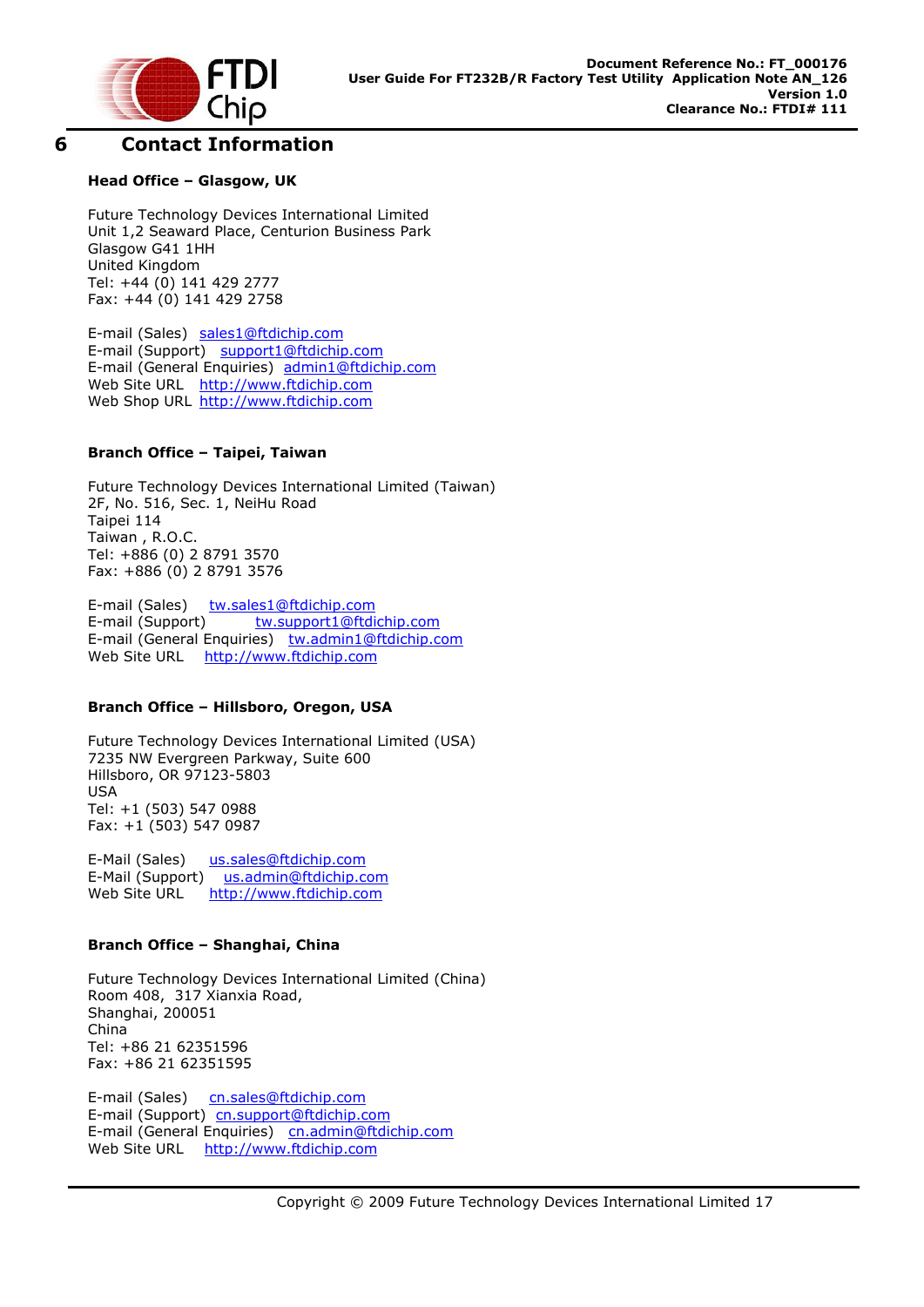

#### **Distributor and Sales Representatives**

Please visit the Sales Network page of the FTDI Web site for the contact details of our distributor(s) and sales representative(s) in your country.

Vinculum is part of Future Technology Devices International Ltd. Neither the whole nor any part of the information contained in, or the product described in this manual, may be adapted or reproduced in any material or electronic form without the prior written consent of the copyright holder. This product and its documentation are supplied on an as-is basis and no warranty as to their suitability for any particular purpose is either made or implied. Future Technology Devices International Ltd will not accept any claim for damages howsoever arising as a result of use or failure of this product. Your statutory rights are not affected. This product or any variant of it is not intended for use in any medical appliance, device or system in which the failure of the product might reasonably be expected to result in personal injury. This document provides preliminary information that may be subject to change without notice. No freedom to use patents or other intellectual property rights is implied by the publication of this document. Future Technology Devices International Ltd, Unit 1, 2 Seaward Place, Centurion Business Park, Glasgow G41 1HH United Kingdom. Scotland Registered Number: SC136640